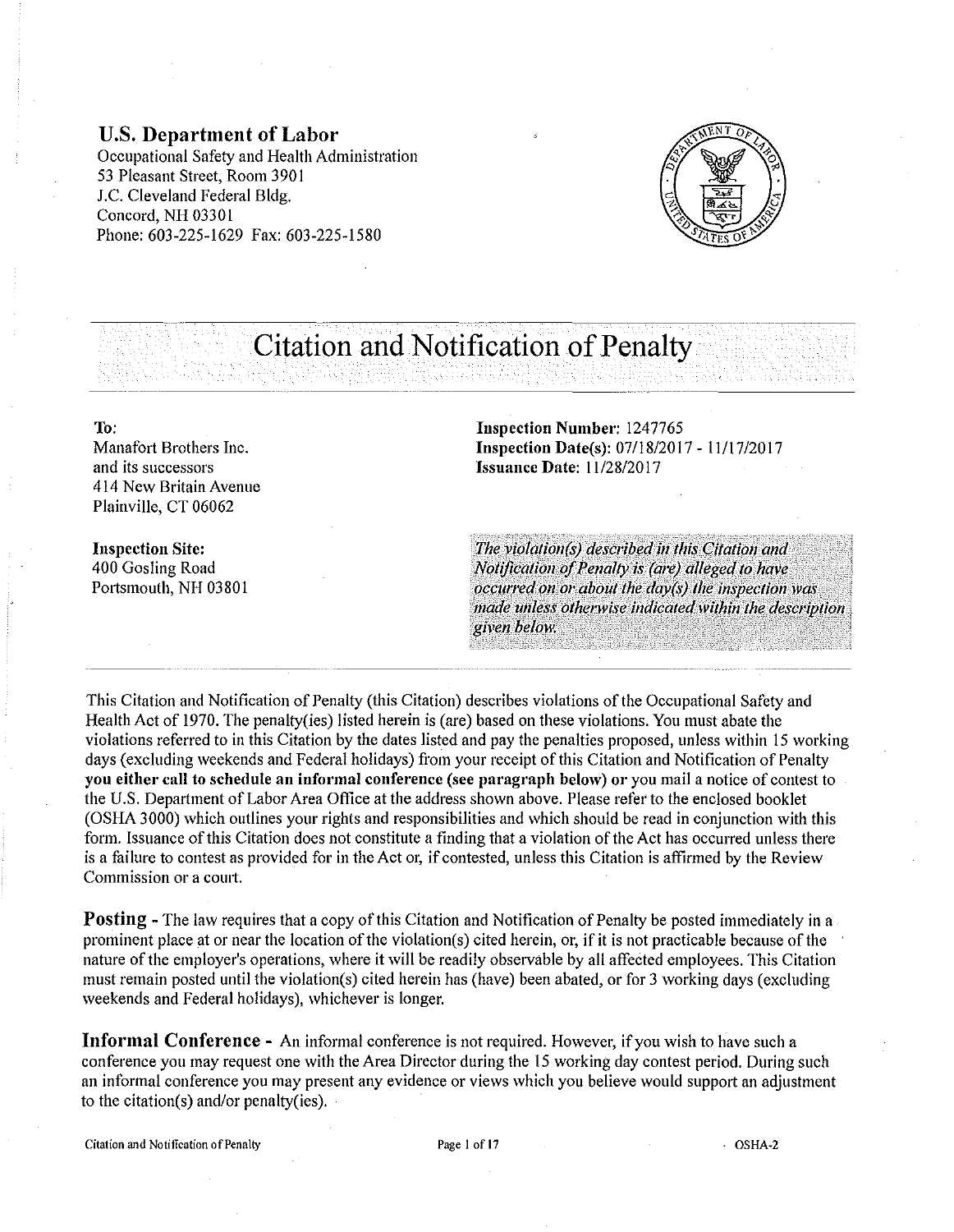If you are considering a request for an informal conference to discuss any issues related to this Citation and Notification of Penalty, you must take care to schedule it early enough to allow time to contest after the informal conference, should you decide to do so. Please keep in mind that a written letter of intent to contest must be submitted to the Area Director within 15 working days of your receipt of this Citation. The running of this contest period is not interrupted by an informal conference.

If you decide to request an informal conference, please complete, remove and post the Notice to Employees next to this Citation and Notification of Penalty as soon as the time, date, and place of the informal conference have been determined. Be sure to bring to the conference any and all supporting documentation of existing conditions as well as any abatement steps taken thus far. If conditions warrant, we can' enter into an informal settlement agreement which amicably resolves this matter without litigation or contest.

Right to Contest – You have the right to contest this Citation and Notification of Penalty. You may contest all citation items or only individual items. You may also contest proposed penalties and/or abatement dates without contesting the underlying violations. Unless you inform the Area Director in writing that you intend to contest the citation(s) and/or proposed penalty(ies) within 15 working days after receipt, the citation(s) and the proposed penalty(ies) will become a final order of the Occupational Safety and Health Review Commission and may not be reviewed by any court or agency.

**Penalty Payment** – Penalties are due within 15 working days of receipt of this notification unless contested. (See the enclosed booklet and the additional information provided related to the Debt Collection Act of 1982.) Make your check or money order payable to "DOL-OSHA". Please indicate the Inspection Number on the remittance. You can also make your payment electronically on www.pay.gov. On the left side of the pay.gov homepage, you will see an option to Search Public Forms. Type "OSHA" and click Go. From the results, click on OSHA Penalty Payment Form. The direct link is:

#### https://www.pay.gov/paygov/forms/formlnstance.html?agencyFormld=53090334.

You will be required to enter your inspection number when making the payment. Payments can be made by credit card or Automated Clearing House (ACH) using your banking information. Payments of \$25,000 or more require a Transaction ID, and also must be paid usingACH. If you require a Transaction ID, please contact the OSHA Debt Collection Team at (202) 693-2170.

OSHA does not agree to any restrictions or conditions or endorsements put on any check, money order, or electronic payment for less than the full amount due, and will process the payments as if these restrictions or conditions do not exist.

Notification of Corrective Action – For each violation which you do not contest, you are required by 29 CFR 1903.19 to submit an *abatement certification* to the Area Director of the OSHA office issuing the citation as identified above. The certification must be sent by you within I 0 calendar days of the abatement date indicated on the citation. For Willful and Repeat violations, documents (examples: photos, copies of receipts, training records, etc.) demonstrating that abatement is complete must accompany the certification. Where the citation is classified as Serious and the citation states that abatement documentation is required, documents such as those described above are required to be submitted along with the abatement cettificate. If the citation indicates that the violation was corrected during the inspection, no abatement certification is required for that item.

All abatement verification documents must contain the following information: 1) Your name and address; 2) the inspection number (found on the front page); 3) the citation and citation item number(s) to which the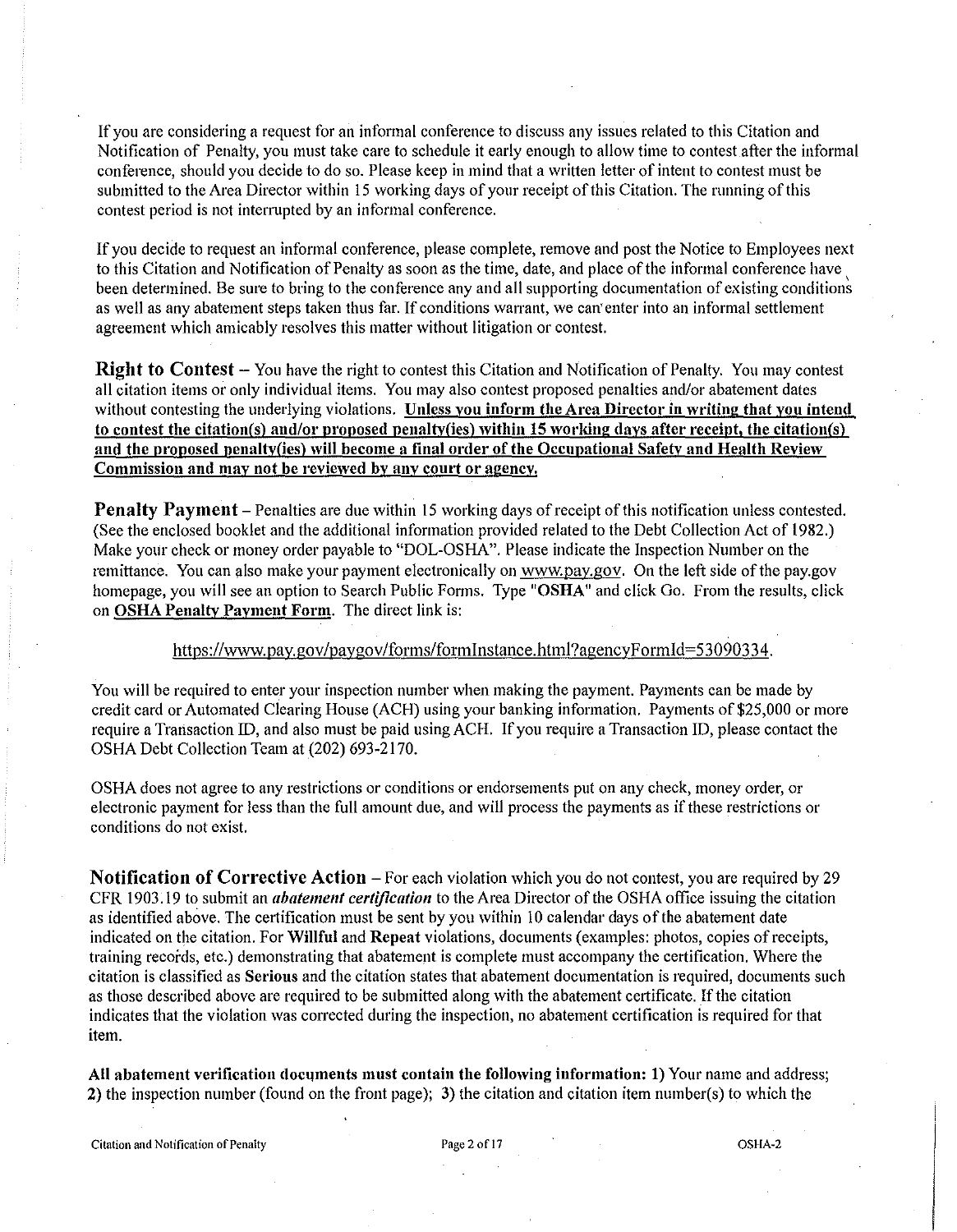submission relates; 4) a statement that the information is accurate; 5) the signature of the employer or employer's authorized representative; 6) the date the hazard was corrected; 7) a brief statement of how the hazard was corrected; and 8) a statement that affected employees and their representatives have been informed of the abatement.

Also, the law requires a copy of all abatement verification documents which are required by 29 CFR 1903 .19 be posted at the location where the violation appeared and the corrective action took place.

**Employer Discrimination Unlawful** – The law prohibits discrimination by an employer against an employee for filing a complaint or for exercising any rights under this Act. An employee who believes that he/she has been discriminated against may file a complaint no later than 30 days after the discrimination occurred with the U.S. Department of Labor Area Office at the address shown above.

**Employer Rights and Responsibilities** – The enclosed booklet (OSHA 3000) outlines additional employer rights and responsibilities and should be read in conjunction with this notification.

**Notice to Employees** – The law gives an employee or his/her representative the opportunity to object to any abatement date set for a violation if he/she believes the date to be unreasonable. The contest must be mailed to the U.S. Department of Labor Area Office at the address shown above and postmarked within 15 working days (excluding weekends and Federal holidays) of the receipt by the employer of this Citation and Notification of Penalty.

**Inspection Activity Data** – You should be aware that OSHA publishes information on its inspection and citation activity on the Internet under the provisions of the Electronic Freedom of Information Act. The information related to these alleged violations will be posted when our system indicates that you have received this citation. You are encouraged to review the information concerning your establishment at www.osha.gov. If you have any dispute with the accuracy of the information displayed, please contact this office.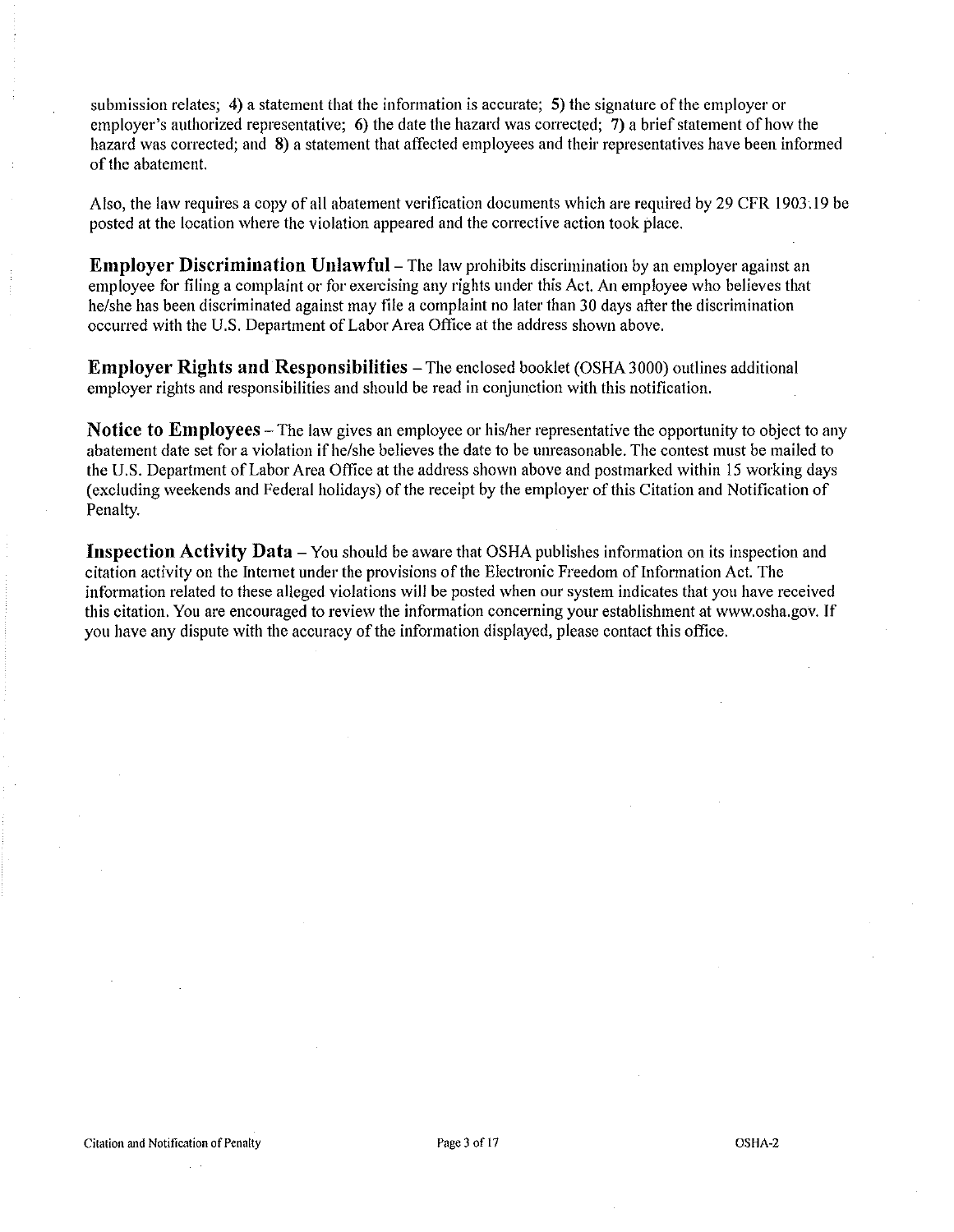U.S. **Department of Labor**  Occupational Safety and Health Administration



# NOTICE TO EMPLOYEES OF INFORMAL CONFERENCE

An informal conference has been scheduled with OSHA to discuss the citation(s) issued on

11/28/2017. The conference will be held by telephone or at the OSHA office located at 53

Pleasant Street, Room 3901, J.C. Cleveland Federal Bldg., Concord, NH 03301 on

at Employees and/or representatives of employees

have a right to attend an informal conference.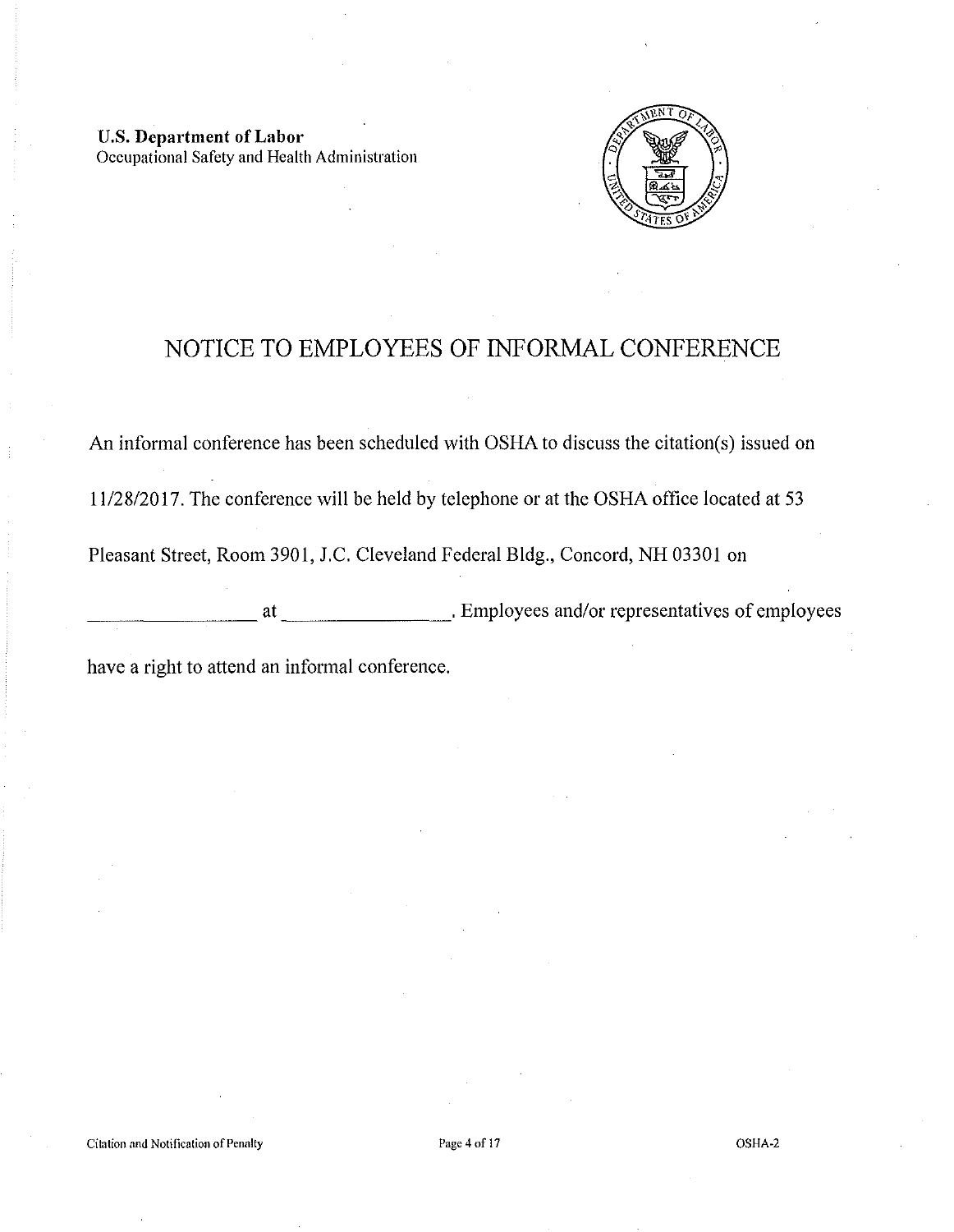#### CERTIFICATION OF CORRECTIVE ACTION WORKSHEET

Inspection Number: 1247765

| Company Name: Manafort Brothers Inc.                    |
|---------------------------------------------------------|
| Inspection Site: 400 Gosling Road, Portsmouth, NH 03801 |
| Issuance Date: $11/28/2017$                             |

List the specific method of correction for each item on this citation in this package that does not read "Corrected During Inspection" and return to: U.S. Department of Labor - Occupational Safety and Health Administration, 53 Pleasant Street, Room 3901, J.C. Cleveland Federal Bldg., Concord, NH 03301

| <b>Citation Number</b>    | and Item Number | was corrected on |  |
|---------------------------|-----------------|------------------|--|
| By (Method of Abatement): |                 |                  |  |
|                           |                 |                  |  |

Citation Number and Item Number was corrected on  $\blacksquare$ By (Method of Abatement):---------------------------

| <b>Citation Number</b>    | and Item Number | was corrected on |  |
|---------------------------|-----------------|------------------|--|
| By (Method of Abatement): |                 |                  |  |
|                           |                 |                  |  |

| <b>Citation Number</b>    | and Item Number | was corrected on |  |
|---------------------------|-----------------|------------------|--|
| By (Method of Abatement): |                 |                  |  |
|                           |                 |                  |  |

| <b>Citation Number</b>    | and Item Number | was corrected<br>on                  |  |
|---------------------------|-----------------|--------------------------------------|--|
| By (Method of Abatement): |                 | ____________________________________ |  |
|                           |                 |                                      |  |

| By (Method of Abatement): |  |
|---------------------------|--|

I certify that the information contained in this document is accurate and that the affected employees and their representatives have been informed of the abatement.

Signature Date

Typed or Printed Name Title

 $\chi^2$ 

NOTE: 29 USC 666(g) whoever knowingly makes any false statements, representation or certification in any application, record, plan or other documents filed or required to be maintained pursuant to the Act shall, upon conviction, be punished by a fine of not more than \$10,000 or by imprisonment of not more than 6 months or both.

POSTING: A copy of completed Corrective Action Worksheet should be posted for employee review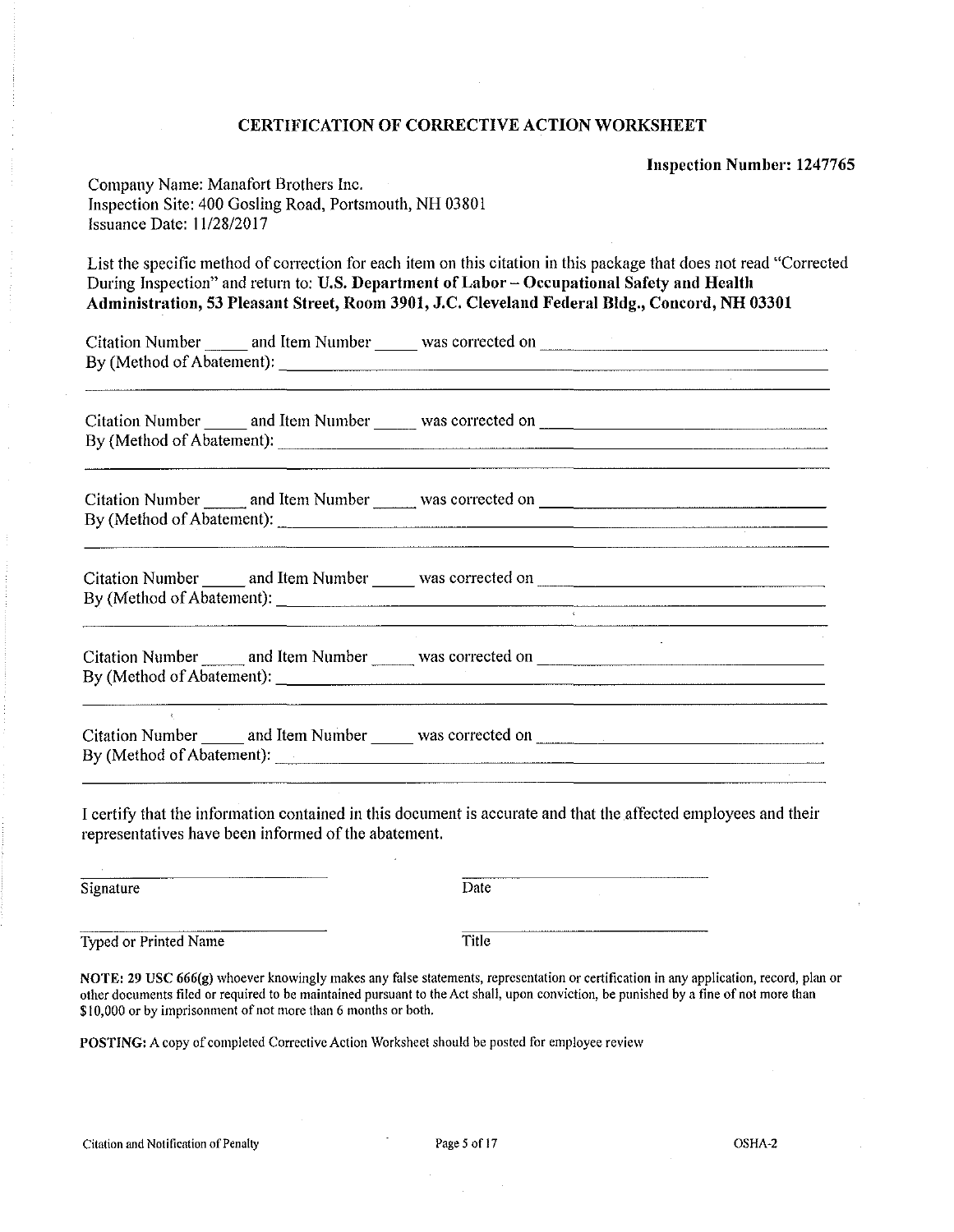**Inspection Number:** 1247765 **Issuance Date: 11/28/2017** 



# **Citation and Notification of Penalty**

**Company Name:** Manafort Brothers Inc. **Inspection Site:** 400 Gosling Road, Portsmouth, NH 03801

# Citation **1** Item 1 Type of Violation: **Serious**

29 CFR 1910.134 $(d)(1)(iv)$  as required by 29 CFR 1926.103: The employer did not select respirators from a sufficient number of respirator models and sizes to ensure the respirators used in the worksite were acceptable to and correctly fit the users:

Schiller Station - On or about June 8, 2017, the employer failed to ensure that a sufficient number of respirator models and sizes were available to employees required to wear respirators. Employees were exposed to mercury above the permissible exposure limit of 0.1 mg/m3 while working inside of the containments during the dismantling of mercury boilers and related equipment using torches. Employees were required to wear North model 76008A full face air purifying respirators equipped with combination chlorine/mercury vapor/P100 cartridges, and only one respirator model and size was available.

*Note: Exposure to mercwy may result in symptoms of nervous system toxicity including, but not limited to personality changes (irritability, shyness, nervousness), tremors, changes in vision (constriction or narrowing of the visual field), deafness, muscle incoordination, loss of sensation, and difficulties with memory Additionally, exposure to high levels of mercwy vapor can damage the lining of the mouth and irritate lungs and airways, causing tightness of breath, a burning sensation in the lungs, and coughing. Other effects include nausea, vomiting, diarrhea, increases in blood pressure or heart rate, skin rashes, eye irritation, and kidney damage.* 

Date By Which Violation Must be Abated: Proposed Penalty:

Corrected During Inspection \$12675.00

**See pages I through 4 of this Citation and Notification of Penalty for infonnation on employer and employee rights and responsibilities.**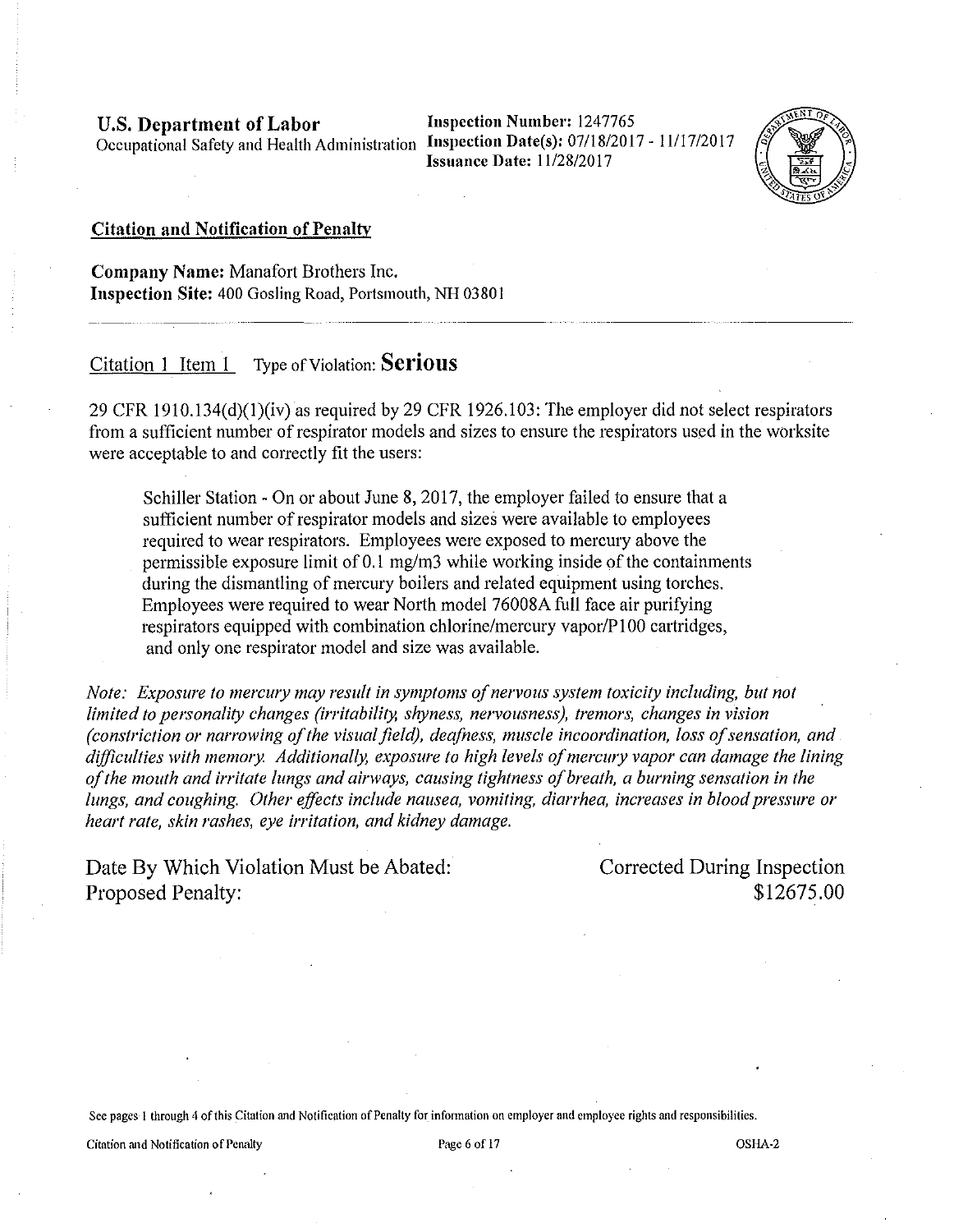Inspection Number: 1247765 Issuance Date: 11/28/2017



#### Citation and Notification of Penalty

Company Name: Manafort Brothers Inc. Inspection Site: 400 Gosling Road, Portsmouth, NH 03801

## Citation 1 Item 2 Type of Violation: **Serious**

29 CFR 1910.134(f)(5) as required by 29 CFR 1926.103: The fit test was not administered using an OSHA-accepted qualitative fit test or quantitative fit test protocol:

Schiller Station - On or about June 8, 2017, the employer failed to ensure that the irritant smoke qualitative fit test was administered using the protocol outlined in Appendix A of 1910.134. Employees were exposed to mercury above the permissible exposure limit of  $0.1 \text{ mg/m}$ 3 while working inside of the containments during the dismantling of mercury boilers and related equipment using torches.

*Note: Exposure to mercury may result in symptoms of nervous system toxicity including, but not limited to personality changes (irritability, shyness, nervousness), tremors, changes in vision (constriction or narrowing of the visual field), deafness, muscle incoordination, loss of sensation, and difficulties with mem01y. Additionally, exposure to high levels of mercury vapor can damage the lining of the mouth and irritate lungs and airways, causing tightness of breath, a burning sensation in the lungs, and coughing. Other effects include nausea, vomiting, diarrhea, increases in blood pressure or heart rate, skin rashes, eye irritation, and kidney damage.* 

Date By Which Violation Must be Abated: Proposed Penalty:

Corrected During Inspection \$12675.00

See pages 1 through 4 of this Citation and Notification of Penalty for information on employer and employee rights and responsibilities.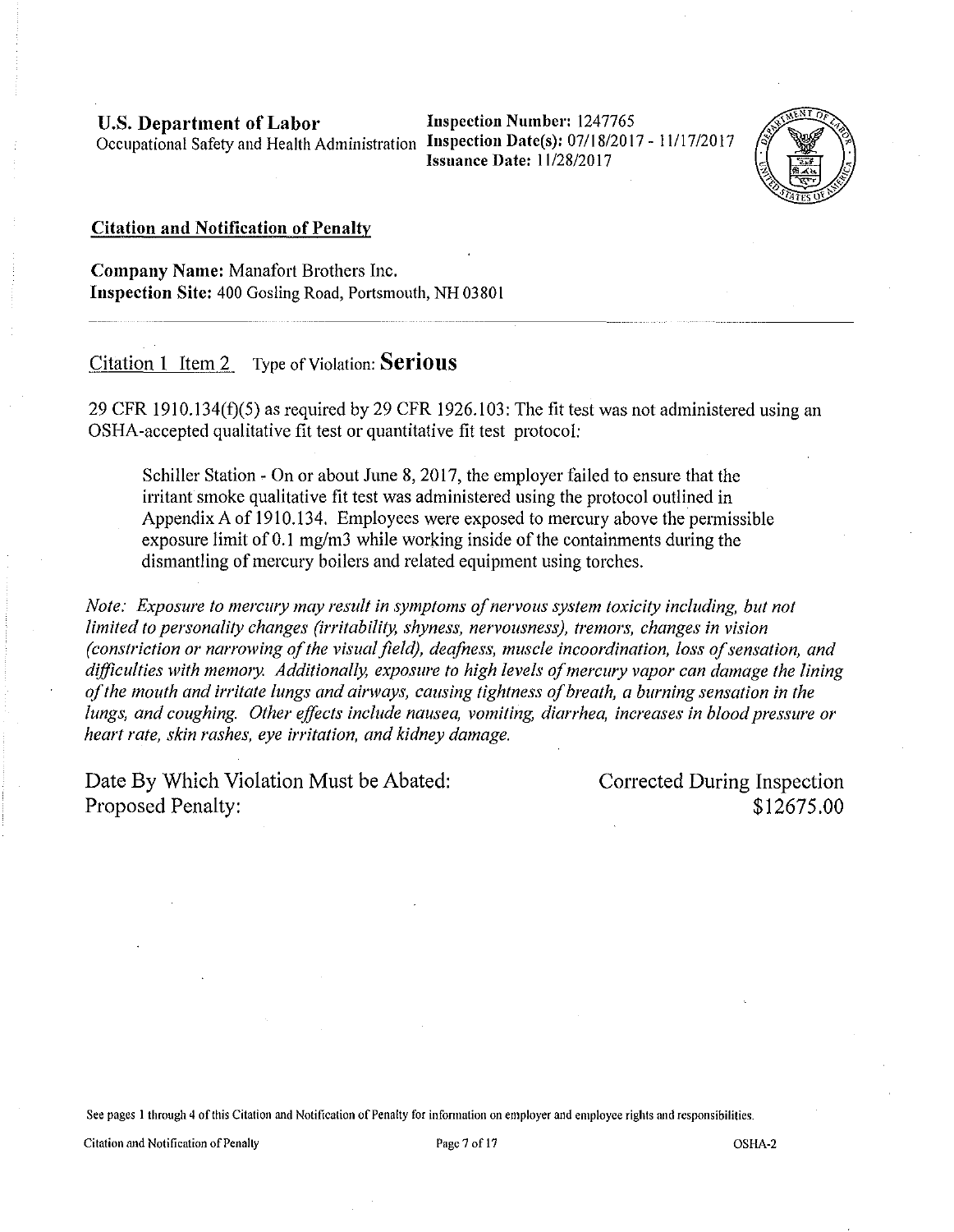Inspection Number: 1247765 **Issuance Date: 11/28/2017** 



#### Citation and Notification of Penalty

Company Name: Manafort Brothers Inc. Inspection Site: 400 Gosling Road, Portsmouth, NH 03801

# Citation 1 Item 3 Type of Violation: **Serious**

29 CFR 1910.134(±)(6) as required by 29 CFR 1926.103: Qualitative fit tests (QLFT) were performed on negative pressure air-purifying respirators when the required fit factor was greater than 100:

Schiller Station - On or about June 5, 2017, an employee was exposed to airborne mercury above ten times the permissible exposure limit of 0.1 mg/m3 during the dismantling of the mercury boilers and related equipment. As measured by the employer, the employee was exposed to 1.7 milligrams per cubic meter of air averaged over an eight hour period, which is 17 times the permissible exposure limit. The employer used a qualitative fit test (QLFT) method to fit test employees required to wear North model 7 6008A full face air purifying respirator equipped with combination chlorine/mercury vapor/P100 cartridges when a fit factor of greater than 100 was required.

*Note: The fit factor of a negative pressure air-purifoing respirator using QLFT methods is 100 which limits the use of the respirator to 10 times the permissible exposure limit of a substance.* 

*Note: Exposure to mercwy may result in symptoms of nervous system toxicity including, but not limited to personality changes (irritability, shyness, nervousness), tremors, changes in vision (constriction or narrowing of the visual field), deafness, muscle incoordination, loss of sensation, and difficulties with mem01y. Additionally, exposure to high levels ofmercwy vapor can damage the lining of the mouth and irritate lungs and airways, causing tightness of breath, a burning sensation in the lungs, and coughing. Other effects include nausea, vomiting, diarrhea, increases in blood pressure or heart rate, skin rashes, eye irritation, and kidney damage.* 

Date By Which Violation Must be Abated: Proposed Penalty:

Corrected During Inspection \$12675.00

See pages 1 through 4 of this Citation and Notification of Penalty for information on employer and employee rights and responsibilities.

Citation and Notification of Penalty **Page 8** of 17 **Page 8** of 17 **OSHA-2** OSHA-2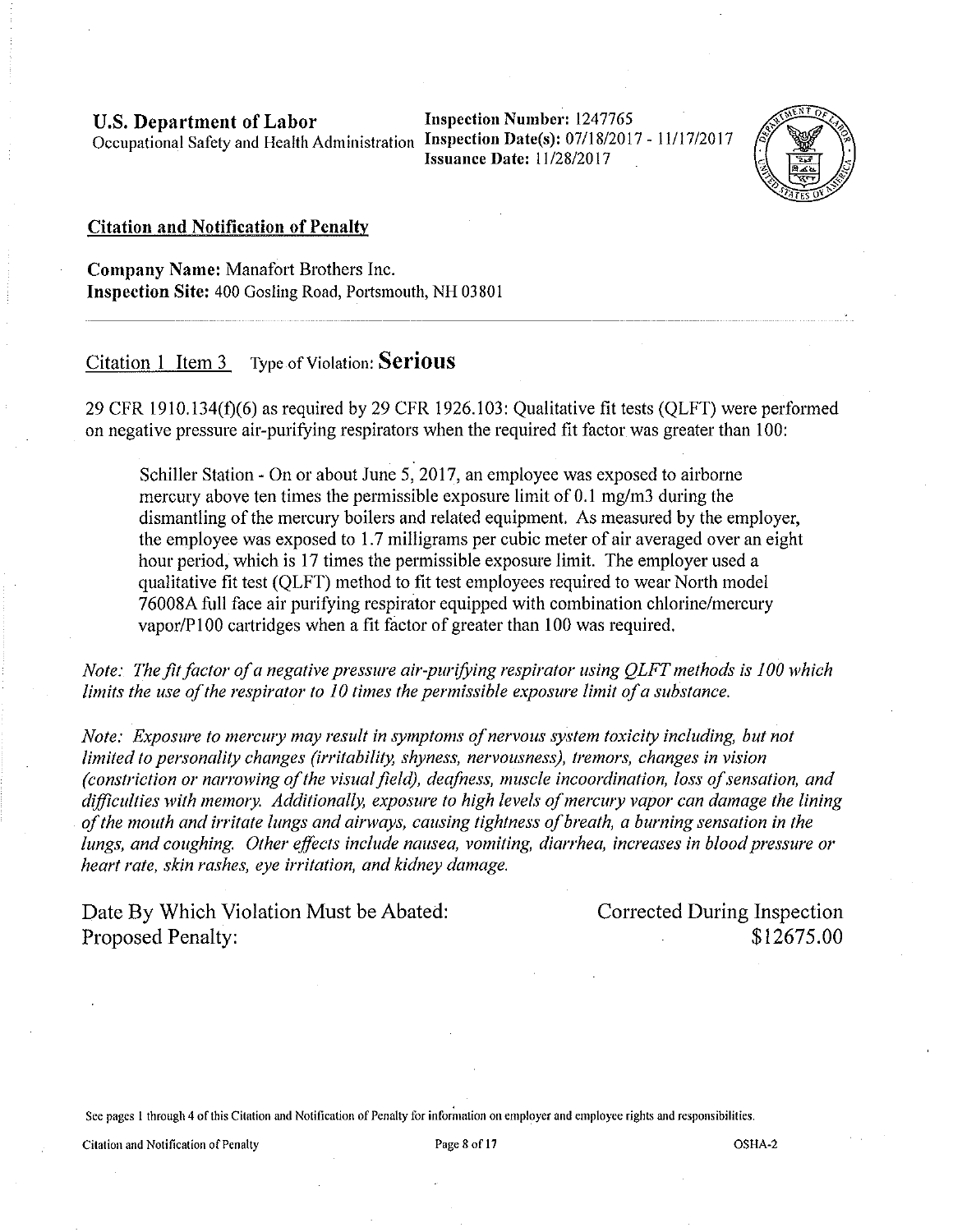Inspection Number: 1247765 Issuauce Date: 11/28/2017



#### Citation and Notification of Penalty

Company Name: Manafort Brothers Inc. Inspection Site: 400 Gosling Road, Portsmouth, NH 03801

Citation 1 Item 4 Type of Violation: **Serious** 

 $29$  CFR 1910.134(g)(2)(i) as required by 29 CFR 1926.103: When there was a change in the work area, conditions, or degree of employee exposure or stress that may effect respirator effectiveness, the employer did not reevaluate the continued effectiveness of the respirator:

Schiller Station - On or about June 5, 2017, the employer failed to reevaluate the continued effectiveness of the respirators used by employees when there were changes such as increases in workplace temperature and increases in the levels of mercury vapor observed during direct-read and personal air sampling. Employees were exposed to mercury above the permissible exposure limit of 0.1 mg/m3 while working inside of the containments during the dismantling of mercury boilers and related equipment using torches.

*Note: Exposure to mercury may result in symptoms of nervous system toxicity including, but not limited to personality changes (irritability, shyness, nervousness), tremors, changes in vision (constriction or narrowing of the visual field), deafness, muscle incoordination, loss of sensation, and*  difficulties with memory. Additionally, exposure to high levels of mercury vapor can damage the lining *of the mouth and irritate lungs and airways, causing tightness of breath, a burning sensation in the lungs, and coughing. Other effects include nausea, vomiting, diarrhea, increases in blood pressure or heart rate, skin rashes, eye irritation, and kidney damage.* 

*Feasible abatement includes, but is not limited to the use of supplied air respirators.* 

# ABATEMENT DOCUMENTATION REQUIRED FOR THIS ITEM

Date By Which Violation Must be Abated: Proposed Penalty:

11/29/2017 \$12675.00

See pages l through 4 of this Citation and Notification of Penalty for infonnation on employer and employee rights and responsibilities.

Citation and Notification of Penalty **Page 9** of 17 **Page 9** of 17 **OSHA-2** OSHA-2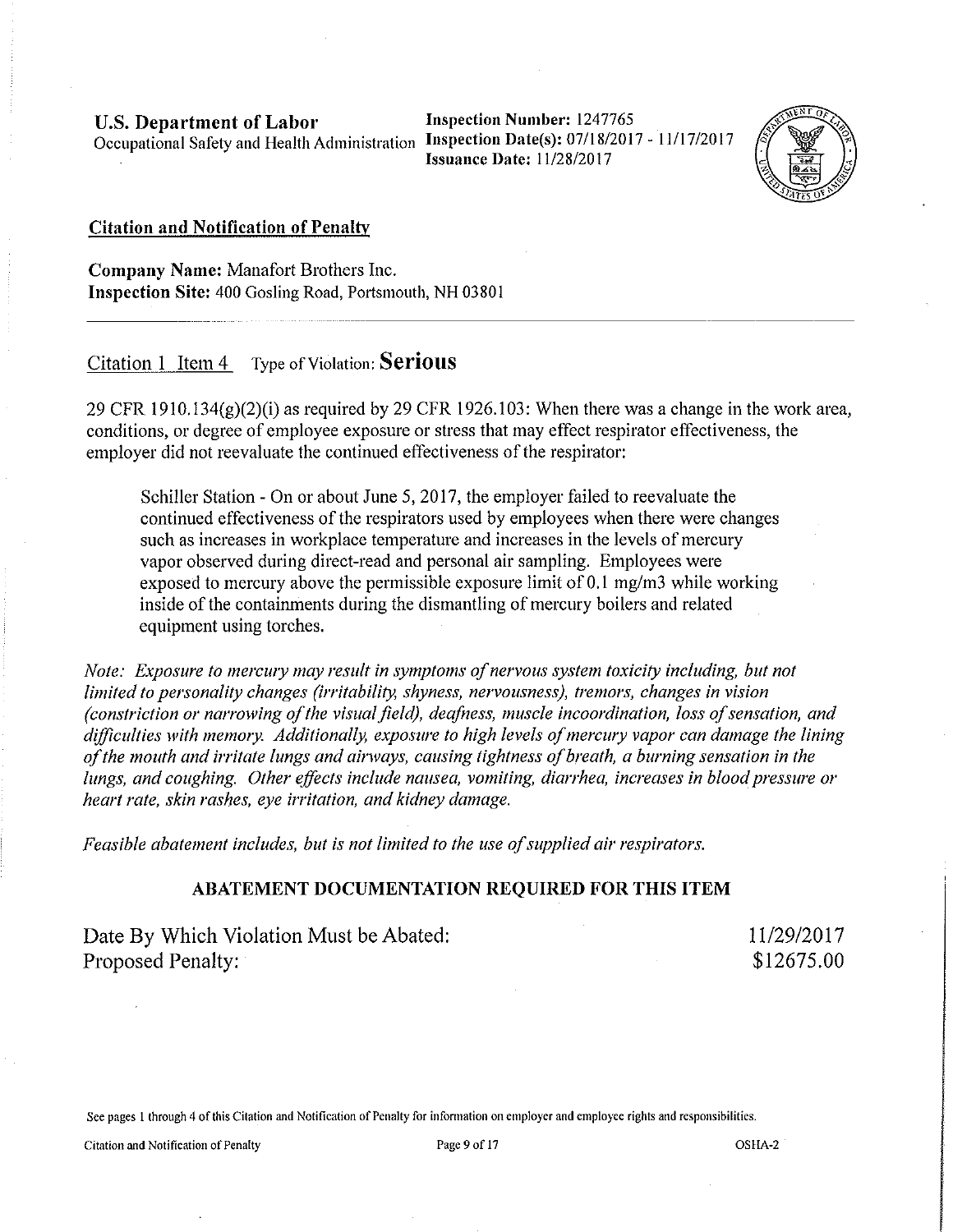Inspection Number: 1247765 Issuance Date: 11/28/2017



#### Citation and Notification of Penalty

Company Name: Manafort Brothers Inc. Inspection Site: 400 Gosling Road, Portsmouth, NH 03801

# Citation 1 <u>Item 5</u> Type of Violation: **Serious**

29 CFR 1926.51 $(g)$ : Employees were permitted to consume food or beverage in a toilet room or in any area(s) exposed to toxic materials:

Schiller Station - On or about June 6, 2017, the employer did not prohibit employees from consuming beverages in areas where mercury was known to be present. Employees were exposed to ingesting elemental mercury while drinking fluids provided from containers including, but not limited to water bottles, a blue beverage dispenser, and cups in the dirty room of the level 59 boiler containment decon.

*Note: Exposure to mercwy may result in symptoms of nervous system toxicity including, but not limited to personality changes (irritability, shyness, nervousness), tremors, changes in vision (constriction or narrowing of the visual field), deafness, muscle incoordination, loss of sensation, and difficulties with memory. Other effects include nausea, vomiting, diarrhea, increases in blood pressure or heart rate, skin rashes, eye irritation, and kidney damage.* 

Date By Which Violation Must be Abated: Proposed Penalty:

Corrected During Inspection \$12675.00

See pages 1 through 4 of this Citation and Notification of Penalty for information on employer and employee rights and responsibilities.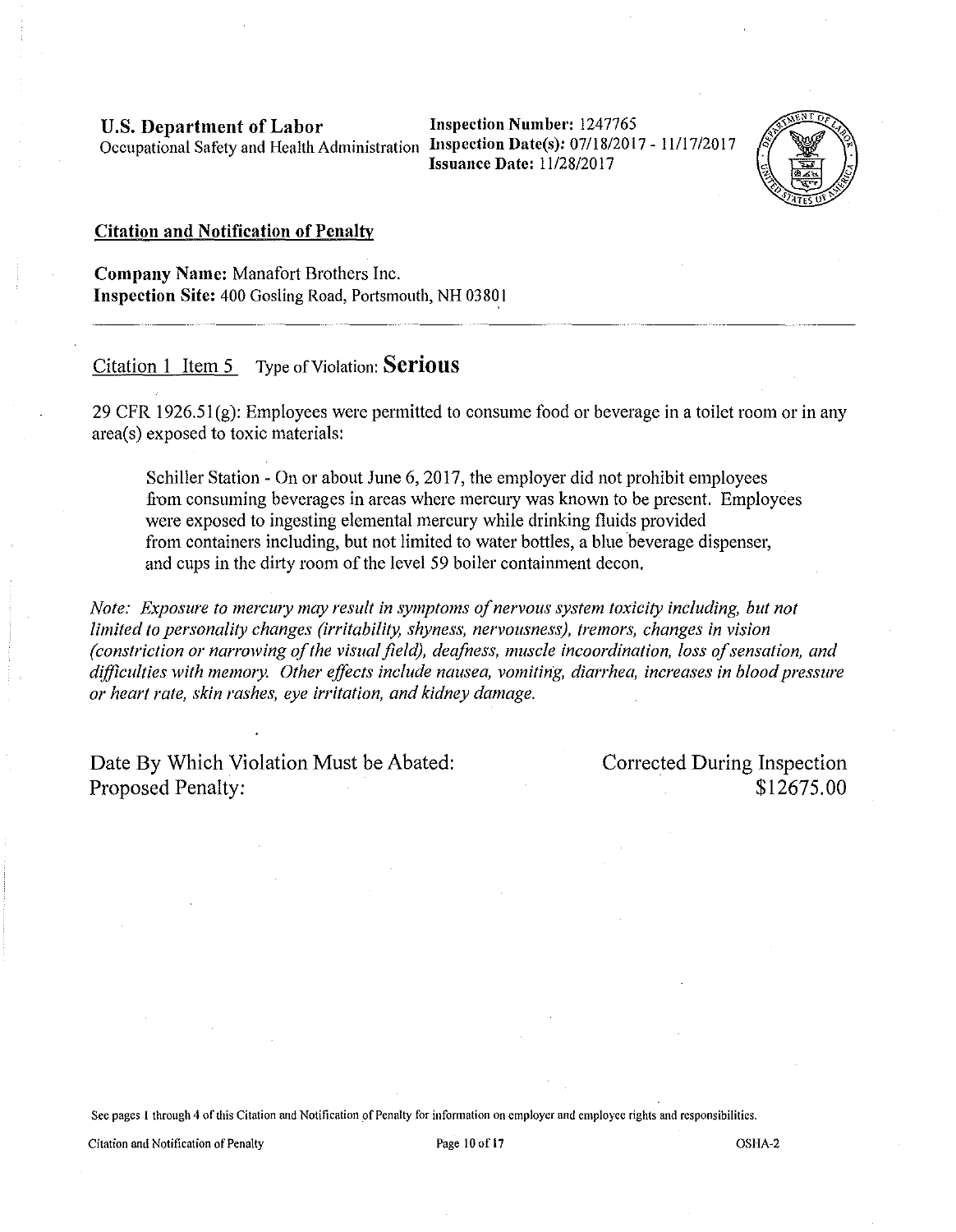Inspection Number: 1247765 Issuance Date: 11/28/2017



#### Citation and Notification of Penalty

Company Name: Manafort Brothers Inc. Inspection Site: 400 Gosling Road, Portsmouth, NH 03801

# Citation 1 Item 6 Type of Violation: **Serious**

29 CFR 1926.95(a): Protective equipment, including personal protective equipment for eyes, face, head, and extremities, protective clothing, respiratory devices, and protective shields and barriers, were not provided:

Schiller Station - On or about June 8, 2017, the employer failed to ensure that employees were provided with adequate protective clothing to protect against skin contact with elemental mercury. Employees were exposed to skin contact with elemental mercury while torch cutting, tapping and, draining mercury boiler piping and related equipment. Employees were required to wear Multigard coveralls which were not designed to protect against skin contact with elemental mercury. Additionally, the coveralls were prone to tearing and bum holes from hot work activities.

*Note: Exposure to mercury may result in symptoms of nervous system toxicity including, but not limited to personality changes (irritability, shyness, nervousness), tremors, changes in vision (constriction or narrowing of the visual field), deafness, muscle incoordination, loss of sensation, and difficulties with mem01y Other effects include nausea, vomiting, diarrhea, increases in blood pressure or heart rate, skin rashes, eye irritation, and kidney damage.* 

Date By Which Violation Must be Abated: Proposed Penalty:

Corrected During Inspection \$12675.00

See pages 1 through 4 of this Citation and Notification of Penalty for information on employer and employee rights and responsibilities.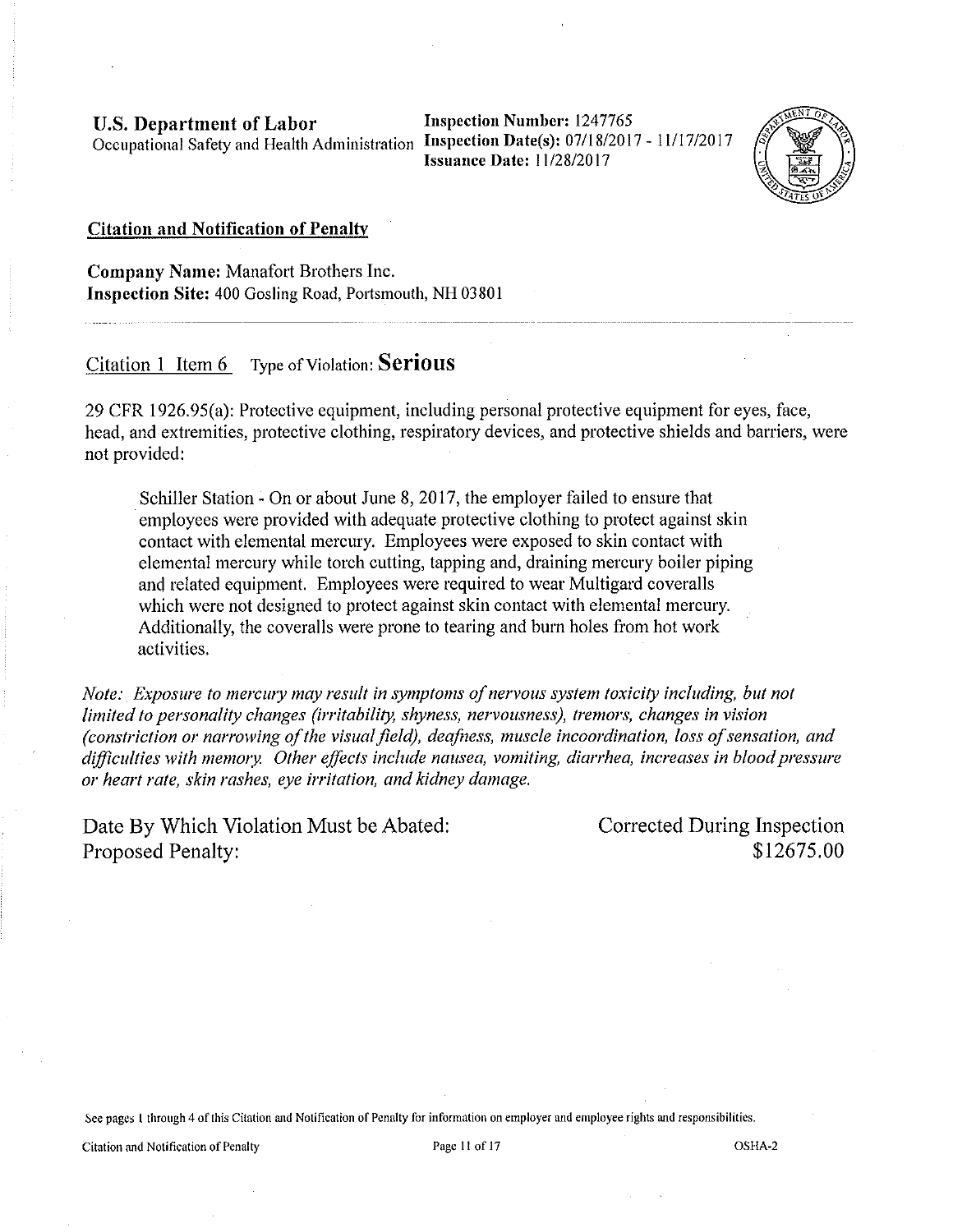**Inspection Number:** 1247765 **Issuance Date: 11/28/2017** 



#### **Citation and Notification of Penalty**

**Company Name:** Manafort Brothers Inc. **Inspection Site:** 400 Gosling Road, Portsmouth, NH 03801

**The alleged violations below have been grouped because they involve similar or related hazards that may increase the potential for injury or illness.** 

Citation 2 Item 1a Type of Violation: **Willful** 

29 CFR 1910.134(1)(1) as required by 29 CFR 1926.103: Evaluations of the workplace were not conducted to ensure the written respiratory protection program was being effectively implemented:

Schiller Station - On or about May 30, 2017, the employer failed to conduct evaluations of the workplace to ensure that all elements of the respiratory protection program were being effectively implemented following employee complaints and concerns of mercury exposure. Employee exposure to airborne mercury during the dismantling of the mercury boilers and related equipment as measured by the employer on June 5 2017 was as high as 1.7 milligrams per cubic meter of air averaged over an eight hour period, which is 17 times the permissible exposure limit of 0.1 mg/m3.

*Note: Exposure to mercwy may result in symptoms of nervous system toxicity including, but not limited to personality changes (irritability, shyness, nervousness), tremors, changes in vision (constriction or narrowing of the visual field), deafness, muscle incoordination, loss of sensation, and*  difficulties with memory. Additionally, exposure to high levels of mercury vapor can damage the lining *of the mouth and irritate lungs and airways, causing tightness of breath, a burning sensation in the lungs, and coughing. Other effects include nausea, vomiting, diarrhea, increases in blood pressure or heart rate, skin rashes, eye irritation, and kidney damage.* 

Date By Which Violation Must be Abated: Proposed Penalty:

Corrected During Inspection \$126749.00

**Sec pages l through 4 of this Citation and Notification of Penalty for information on employer and employee rights and responsibilities.**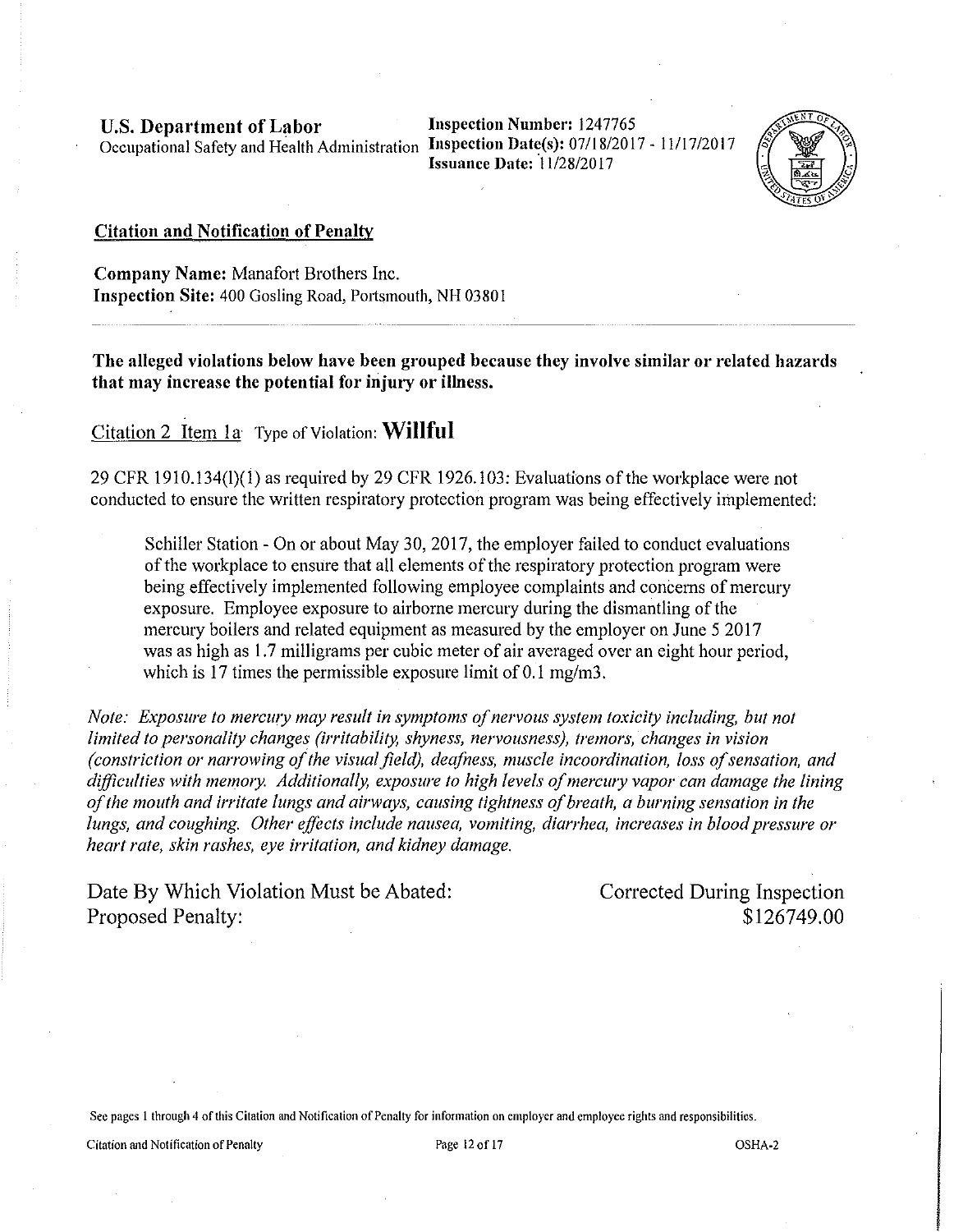Inspection Number: 1247765 Issuance Date: 11/28/2017



#### Citation and Notification of Penalty

Company Name: Manafort Brothers Inc. Inspection Site: 400 Gosling Road, Portsmouth, NH 03801

Citation 2 Item  $1b$  Type of Violation: Willful

29 CFR 1910.134(1)(2) as required by 29 CFR 1926.103: The employer did not regularly consult employees required to use respirators to assess the employees' views on program effectiveness and to identify any problems:

Schiller Station - On or about May 30, 2017, the employer failed to consult with employees that were required to wear North model 76008A full face air purifying respirators equipped with combination chlorine/mercury vapor/PlOO cartridges to identify and correct any problems with respirator fit, selection, use, and maintenance following employee complaints and concerns of mercury exposure. Employee exposure to airborne mercury during the dismantling of the mercury boilers and related equipment as measured by the employer on June'5, 2017 was as high as I. 7 milligrams per cubic meter of air averaged over an eight hour period, which is 17 times the permissible exposure limit of 0.1 mg/m3.

*Note: Exposure to mercwy may result in symptoms of nervous system toxicity including, but not limited to personality changes (irritability, shyness, nervousness), tremors, changes in vision (constriction or narrowing of the visual field), deafness, muscle incoordination, loss of sensation, and difficulties with memory. Additionally, exposure to high levels of mercwy vapor can damage the lining of the mouth and irritate lungs and airways, causing tightness of breath, a burning sensation in the lungs, and coughing. Other effects include nausea, vomiting, diarrhea, increases in blood pressure or heart rate, skin rashes, eye irritation, and kidney damage.* 

Date By Which Violation Must be Abated: Corrected During Inspection

See pages l through 4 of this Citation and Notification of Penally for infonnation on employer and employee rights and responsibilities.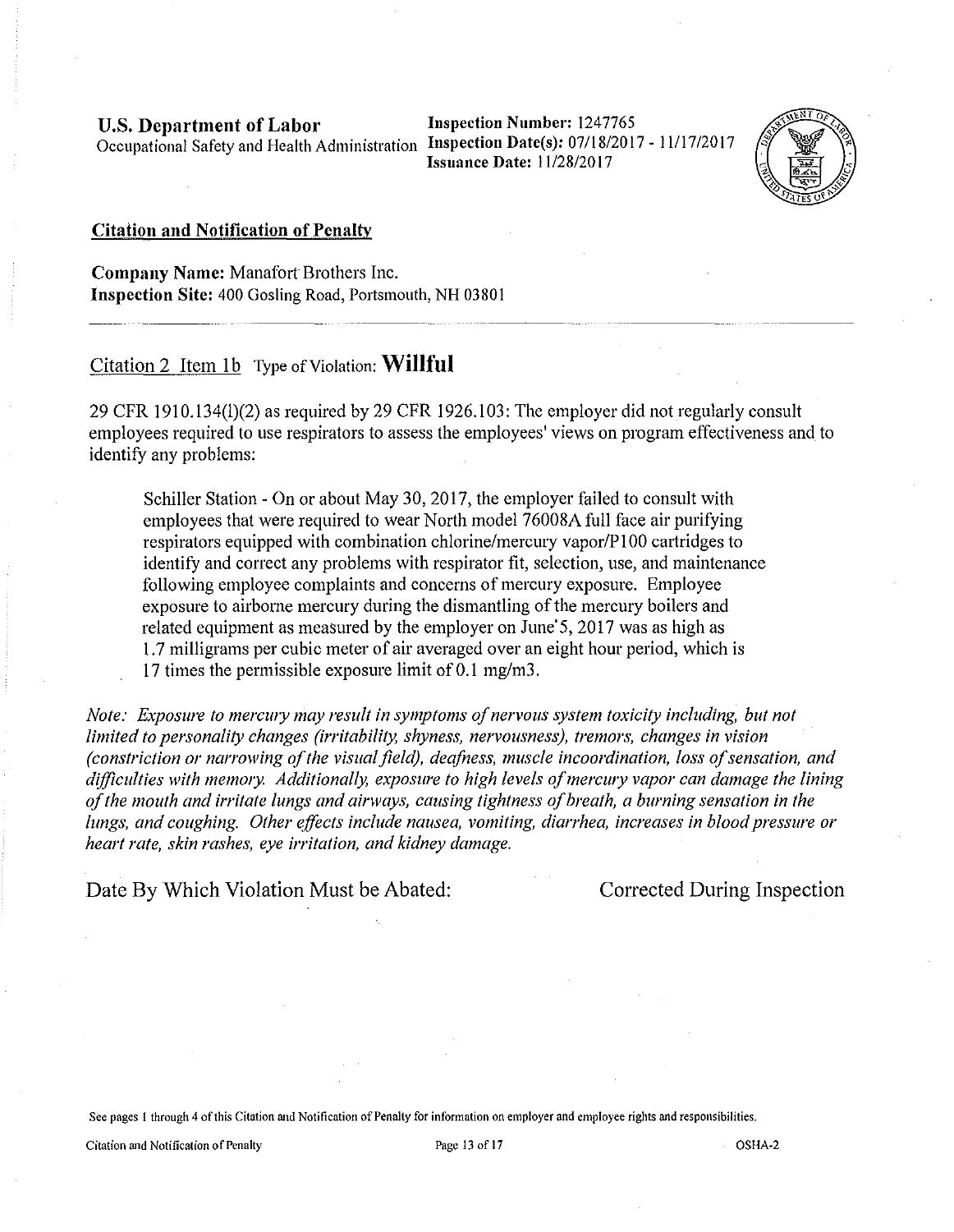Inspection Number: 1247765 Issuance Date: 11/28/2017



# Citation and Notification of Penalty

Company Name: Manafort Brothers Inc. **Inspection Site: 400 Gosling Road, Portsmouth, NH 03801** 

The alleged violations below have been grouped because they involve similar or related hazards that may increase the potential for injury or illness.

# Citation 2 Item 2a Type of Violation: **Willful**

29 CPR 1926.55(a): Employee(s) were exposed to material(s) at concentrations above those specified in the Threshold Limit Values of Airborne Contaminants for 1970 of the American Conference of Governmental Industrial Hygienists:

Schiller Station - On or about May 30, 2017 and on at least 24 occasions prior to and at least 32 occasions on or after, the employer failed to ensure that employee exposure to mercury above the permissible exposure limit was avoided. Employee exposure to airborne mercury during the dismantling of the mercury boilers and related equipment as measured by the employer on June 5, 2017 was as high as 1.7 milligrams per cubic meter of air averaged over an eleven hour period, which was seventeen times the permissible exposure limit of  $0.1$  mg/m3.

*Note: Exposure to mercwy may result in symptoms of nervous system toxicity including, but not limited to personality changes (irritability, shyness, nervousness), tremors, changes in vision (constriction or narrowing of the visual field), deafness, muscle incoordination, loss of sensation, and*  difficulties with memory. Additionally, exposure to high levels of mercury vapor can damage the lining *of the mouth and irritate lungs and airways, causing tightness of breath, a burning sensation in the lungs, and coughing. Other effects include nausea, vomiting, diarrhea, increases in blood pressure or heart rate, skin rashes, eye irritation, and kidney damage.* 

# ABATEMENT DOCUMENTATION REQUIRED FOR THIS ITEM

Date By Which Violation Must be Abated: Proposed Penalty:

11/29/2017 \$126749.00

See pages I through 4 of this Citation and Notification of Penalty for infonnation on employer and employee rights and responsibilities.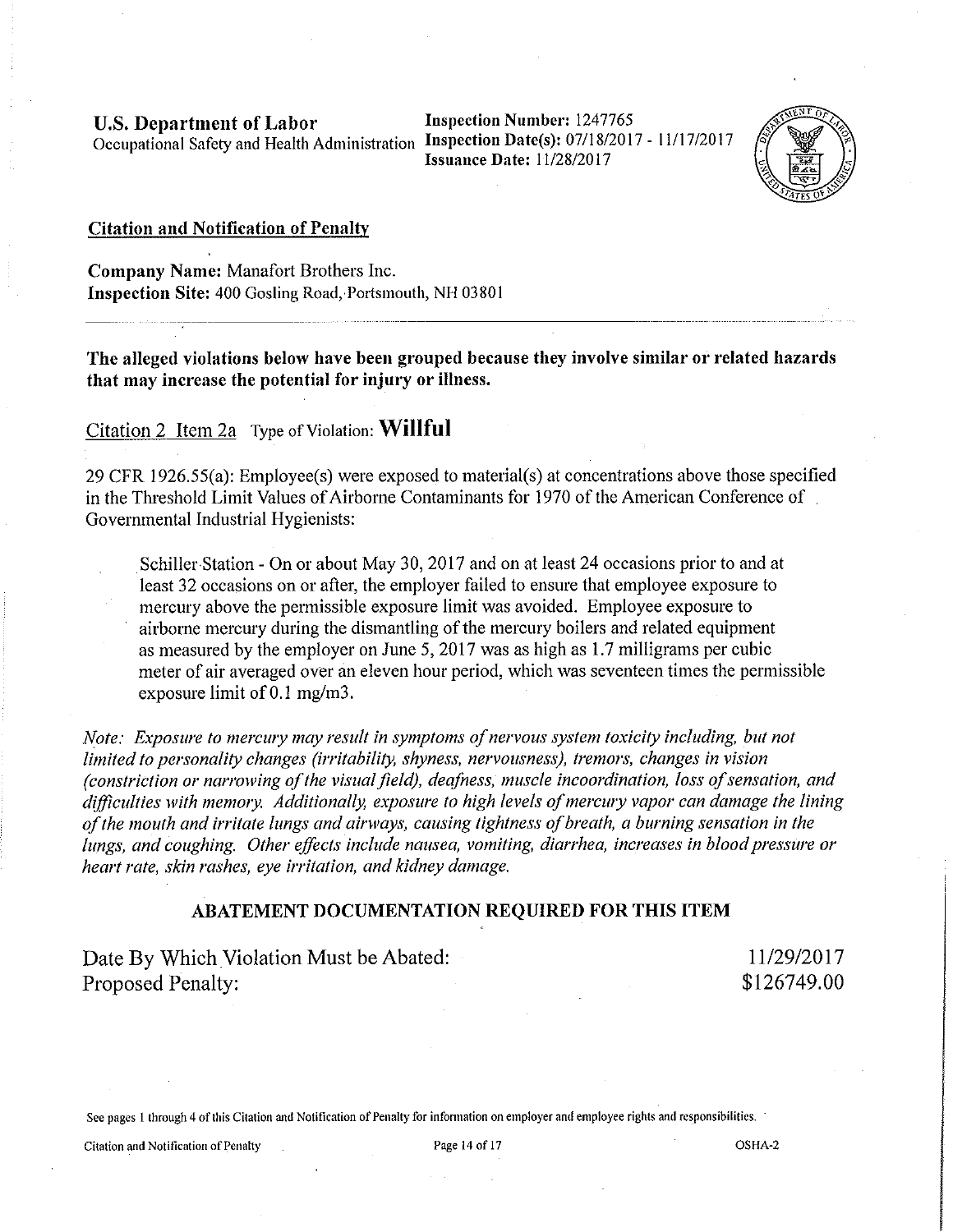U.S. Department of Labor Inspection Number: 1247765 Occupational Safety and Health Administration Inspection Date(s): 07/18/2017 - 11/17/2017

Issuance Date: 11/28/20 17



#### Citation and Notification of Penalty

Company Name: Manafort Brothers Inc. Inspection Site: 400 Gosling Road, Portsmouth, NH 03801

# Citation 2 Item 2b Type of Violation: **Willful**

29 CFR 1926.55(b): Feasible administrative or engineering controls were not implemented to reduce employee exposure(s):

Schiller Station - On or about May 30, 2017 and on at least 24 occasions prior to and at least 32 occasions on or after, the employer failed to ensure that feasible administrative and engineering controls were used when employee exposure to mercury was above the permissible exposure limit. Employee exposure to airborne mercury during the dismantling of the mercury boilers and related equipment as measured by the employer on June 5, 2017 was as high as 1.7 milligrams per cubic meter of air averaged over an eleven hour period, which was seventeen times the permissible exposure limit of 0.1 mg/m3.

*Note: Exposure to mercwy may result in symptoms of nervous system toxicity including, but not limited to personality changes (irritability, shyness, nervousness), tremors, changes in vision (constriction or narrowing of the visual field), deafness, muscle incoordination, loss of sensation, and difficulties with mem01y. Additionally, exposure to high levels of mercwy vapor can damage the lining of the mouth and irritate lungs and airways, causing tightness of breath, a burning sensation in the lungs, and coughing. Other effects include nausea, vomiting, diarrhea, increases in blood pressure or heart rate, skin rashes, eye irritation, and kidney damage.* 

*Feasible abatement includes, but is not limited to the use of local exhaust ventilation at the point of exposure (torch cutting, drilling/tapping, draining, etc.).* 

#### ABATEMENT DOCUMENTATION REQUIRED FOR THIS ITEM

Date By Which Violation Must be Abated:

11/29/2017

Rosemarie 0. Cole Area Director

See pages 1 through 4 of this Citation and Notification of Penalty for information on employer and employee rights and responsibilities.

Citation and Notification of Penalty **Page 15** OSHA-2 Page 15 of 17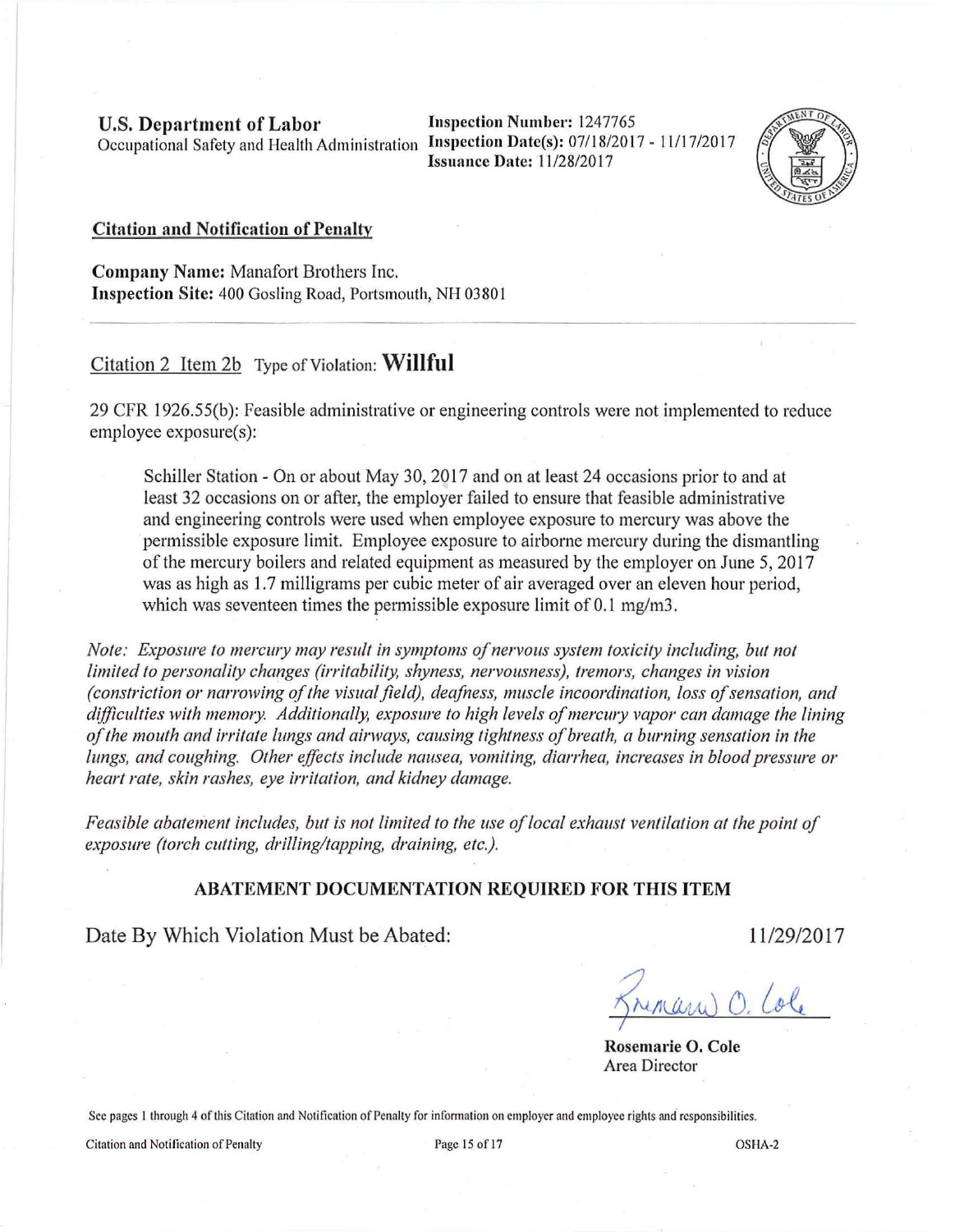U.S. Department of Labor Occupational Safety and Health Administration 53 Pleasant Street, Room 3901 J.C. Cleveland Federal Bldg. Concord, NH 03301 Phone: 603-225-1629 Fax: 603-225-1580



# INVOICE/ DEBT COLLECTION NOTICE

| <b>Company Name:</b>    | <b>Manafort Brothers Inc.</b>          |
|-------------------------|----------------------------------------|
| <b>Inspection Site:</b> | 400 Gosling Road, Portsmouth, NH 03801 |
| Issuance Date:          | 11/28/2017                             |

| <b>Summary of Penalties for Inspection Number</b> | 1247765     |
|---------------------------------------------------|-------------|
| <b>Citation 1, Serious</b>                        | \$76050.00  |
| <b>Citation 2, Willful</b>                        | \$253498.00 |
| TOTAL PROPOSED PENALTIES                          | \$329548.00 |

To avoid additional charges, please remit payment promptly to this Area Office for the total amount of the uncontested penalties summarized above. Make your check or money order payable to: "DOL-OSHA". Please indicate OSHA's Inspection Number (indicated above) on the remittance. You can also make your payment electronically on www.pay.gov. On the left side of the pay.gov homepage, you will see an option to Search Public Forms. Type "OSHA" and click Go. From the results, click on OSHA Penalty Payment Form. The direct link is https://www.pay.gov/paygov/forms/formInstance.html?agencyFormId=53090334. You will be required to enter your inspection number when making the payment. Payments can be made by credit card or Automated Clearing House (ACH) using your banking information. Payments of \$25,000 or more require a Transaction ID, and also must be paid using ACH. If you require a Transaction ID, please contact the OSHA Debt Collection Team at (202) 693-2170.

OSHA does not agree to any restrictions or conditions or endorsements put on any check, money order, or electronic payment for less than the full amount due, and will cash the check or money order as if these restrictions or conditions do not exist.

If a personal check is issued, it will be convetted into an electronic fund transfer (EFT). This means that our bank will copy your check and use the account information on it to electronically debit your account for the amount of the check. The debit from your account will then usually occur within 24 hours and will be shown on your regular account statement. You will not receive your original check back. The bank will destroy your original check, but will keep a copy of it. If the EFT cannot be completed because of insufficient funds or closed account, the bank will attempt to make the transfer up to 2 times.